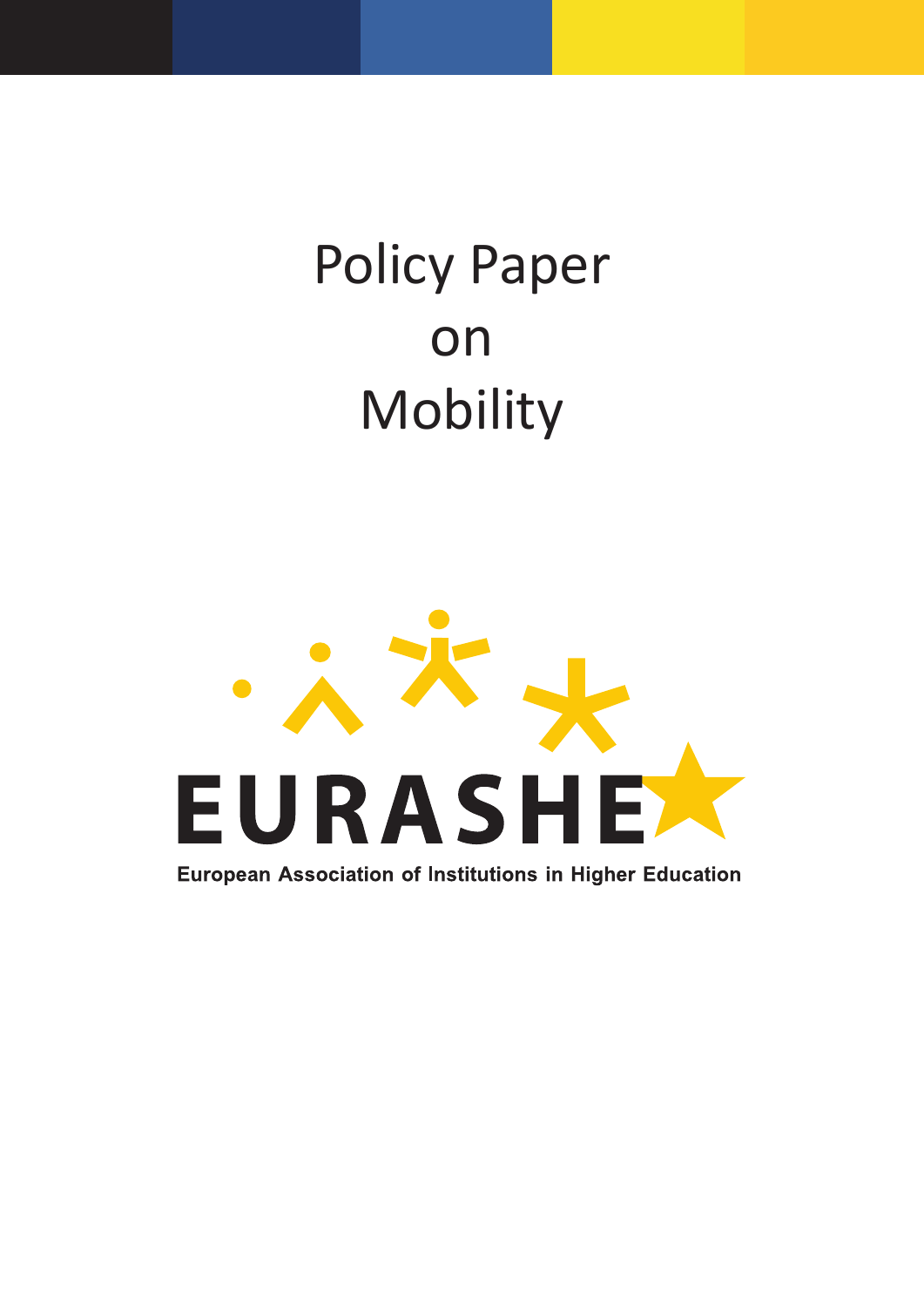#### Copyright © 2012 by EURASHE

All rights reserved. The contents of this publication may be reproduced in part, except for commercial purposes, provided that the extract is preceded by a complete reference to EURASHE (European Association of Institutions in Higher Education) followed by the date and title of the publication of the document.



EURASHE received funding with support from the European Commission in the framework of the Lifelong Learning Programme. This publication reflects the views only of the author, and the Commission cannot be held responsible for any use which may be made of the information contained therein.

**Lifelong Learning Programme**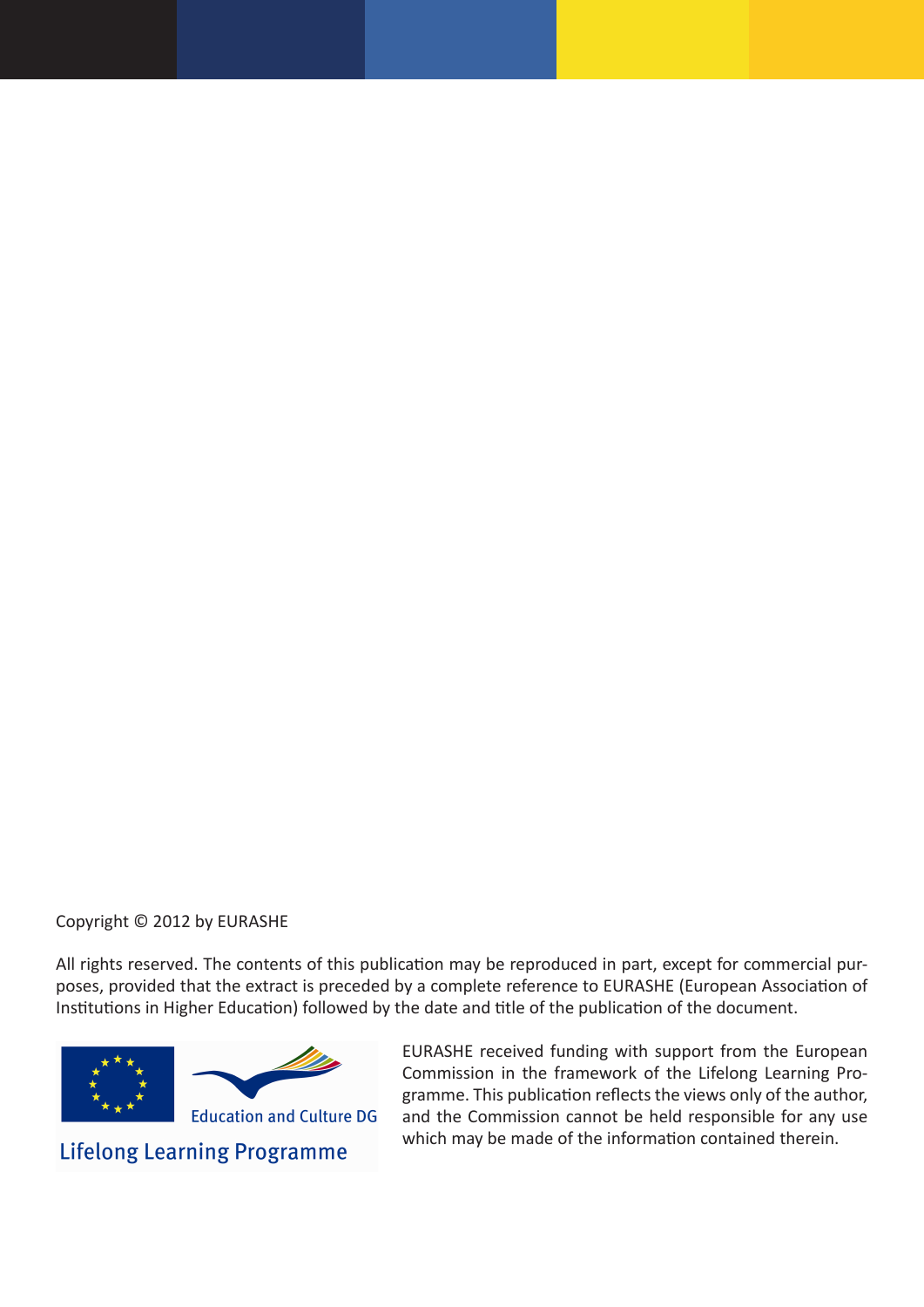

EURASHE Policy Paper

## EURASHE POLICY PAPER ON MOBILITY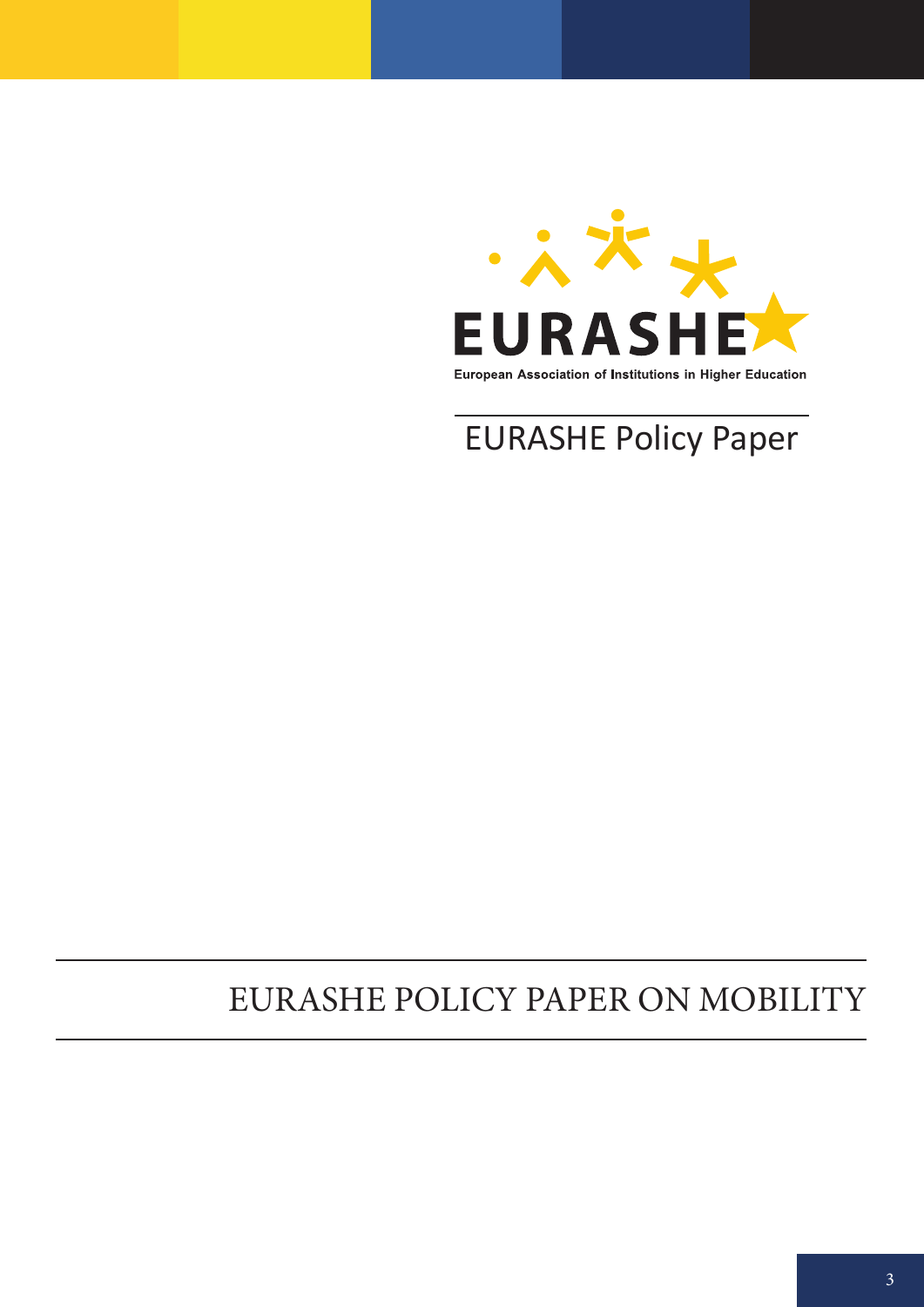#### **Introduction**

**EURASHE** is the European Association of Institutions in Higher Education that offer professionally-oriented programmes and are engaged in applied and profession-related research within the 3 Bologna cycles. Currently, over 1,400 higher education institutions are affiliated to EURASHE. EURASHE has its membership in 38 countries within and outside the European Higher Education Area (EHEA). Membership is mostly through National Associations of Higher Education Institutions (HEIs) and Individual Institutions, such as Universities, University Colleges and Universities of Applied Sciences, as well as through other professional associations and stakeholder organisations, active in the field of higher education.

#### **1. General context**

Increasing globalisation imposes a constant necessity to change, to evolve and to adapt. Higher education (HE) in this process, demonstrably at the apex of technological progress and the development of new ideas, is a key contributor. In being open towards universal values and in building transnational HE communities which encompass people from various cultural backgrounds, is indispensable for the building of a creative and responsive society. **Adaptability** is key to the new "Conceptual Age", an age of creativity and innovation, acknowledged by David Pink ("A Whole New Mind"), which demands a new reaction in HE towards sharpening its effectiveness and in the preparation of societies to participate in an increasingly diverse world, in which **flexibility** is becoming a pre-eminent skill.

A vital aspect of this new HE culture is student **mobility,** which also and obviously freely accepts the challenges of **internationalisation**. Moreover, mobility strengthens capacities to adapt to different scientific and cultural contexts, as a consequence stimulating the higher velocity and easier accommodation of new ideas and emerging concepts. Hence, mobility is necessary for survival in a globalising world but through its many facets of interchange, **makes a strong contribution to the development** of better societies. It can be especially profitable for students from less privileged social groups – for whom the HE mobility is the only means towards acquaintance with another culture – for them to make a contribution towards the improvement of **openness** within global societies. That mobility is a necessity, and an opportunity for HEIs, institutions – towards participation in the global shift towards internationalisation – maintaining social coherence and temperance are not least by-products of interchange. Thus, careful implementation of mobility-related policies is a difficult task, but its importance is undeniable.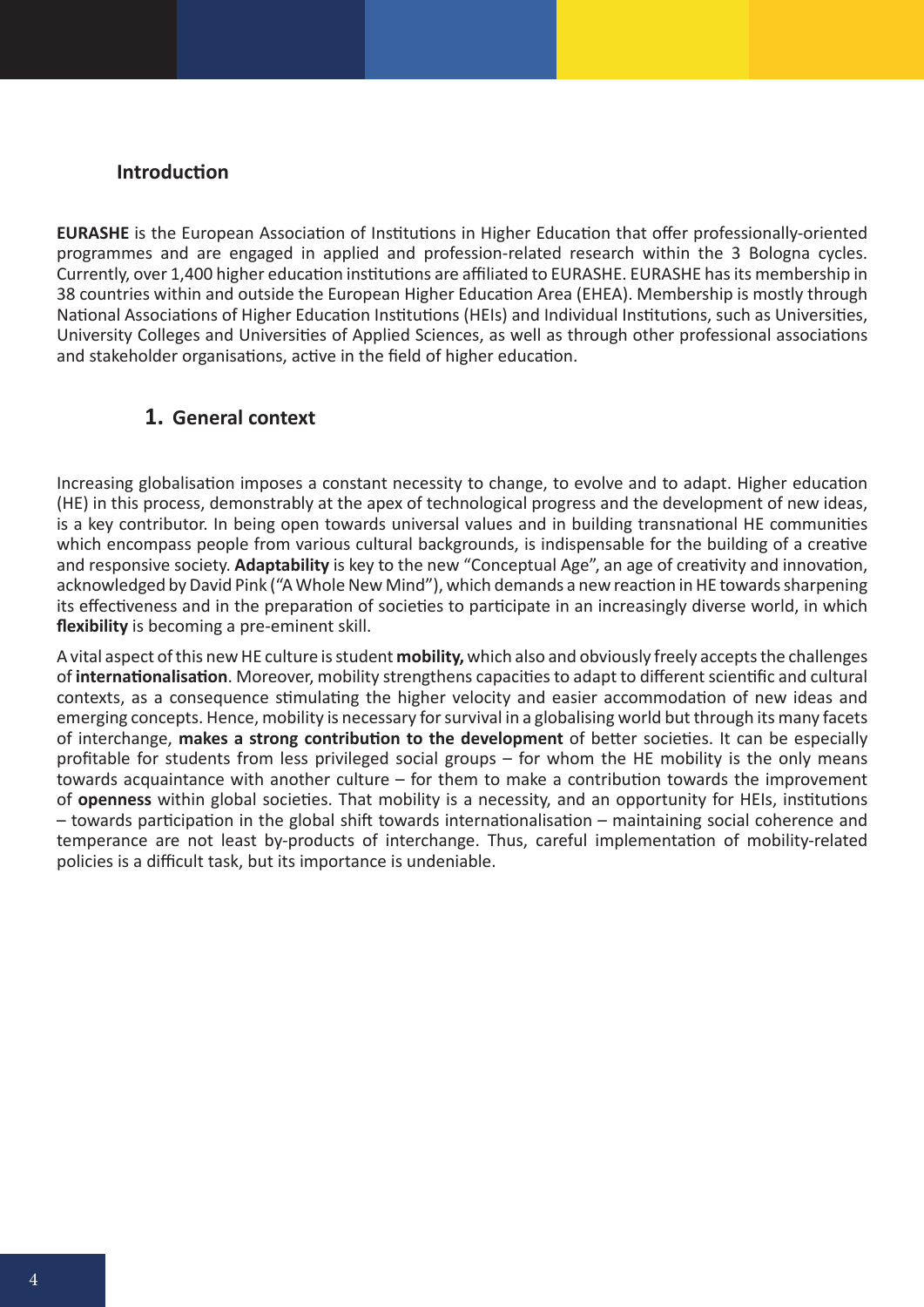### **2. Overarching policies**

The practice of mobility is an important facet of both the Bologna Process and the European Union (EU) policy level, where in both there have been strenuous efforts to remove obstacles between different countries, through equal effort and attempts to harmonise the various HE systems to accommodate mobility more readily and easily within the EHEA. Numerous programmes of the EHEA have been designed to improve the workings of mobility: "**Mobility for Better Learning**" is one such programme. Equally, initiatives such as **International Openness** & the **EHEA Information and Promotion Network (IPN)** have been actively promoted by the now well-established Bologna Follow-Up Group (BFUG).

Mobility is a desirable goal at the heart of the concept of the EU. EU freedom includes and permits citizens to travel freely between EU countries, undertaking employment and other economic activity wherever they wish and wherever they are required. The scope of the 'First Freedom' was enlarged by the European Court of Justice for the inclusion of not only workers, but also students by making it possible for them to pursue their studies in all EU countries. The European Commission (EC) is acutely committed to making the ideal of mobility palpable through the financing of several programmes<sup>1</sup> assembled around the "Modernisation **Agenda**", which is corroborated and supported by the new emerging ideal of "**Fifth Freedom**"<sup>2</sup> **. We have witnessed the curious process of separating the initial idea of HE mobility as a part of the First Freedom, becoming an independent goal in itself.** All policies which target themselves on mobility also endeavour to respond to other challenges of the dynamically-globalised world such as **Lifelong Learning (LLL)**, driven at least in part by the mobility 'philosophy' of learning to be adaptable and flexible. There is also a more advanced and testing ideal, that is developing the adaptability towards advanced organisational concepts, in particular, the **Triple Helix** – the building of dynamically-healthy relations between state, private sector and HEIs.

- encourage open access to knowledge and open innovation
- foster scientific excellence
- launch a new generation of world-class research facilities
- promote the mutual recognition of qualifications. "

<sup>1</sup> There is an on-going discussion on the new programme "Erasmus for All" which shall start in 2014, replacing LLP and Youth programmes.

<sup>2 &</sup>quot;The heads of states and governments of the European Union concluded at a meeting in Brussels (March 2008) that the 'fifth freedom' should be based on enhancing the cross-border mobility of researchers, students, scientists, and university teaching staff. The 'fifth freedom' should make the labour market for European researchers more open and competitive, provide better career structures, transparency and family-friendly policies; further implementing HE reforms.

The '**fifth freedom**' should facilitate and promote the optimal use of intellectual property (IP) created in public research organisations so as to increase knowledge transfer to industry. In particular, through an 'IP Charter' to be adopted before the end of the year, it should: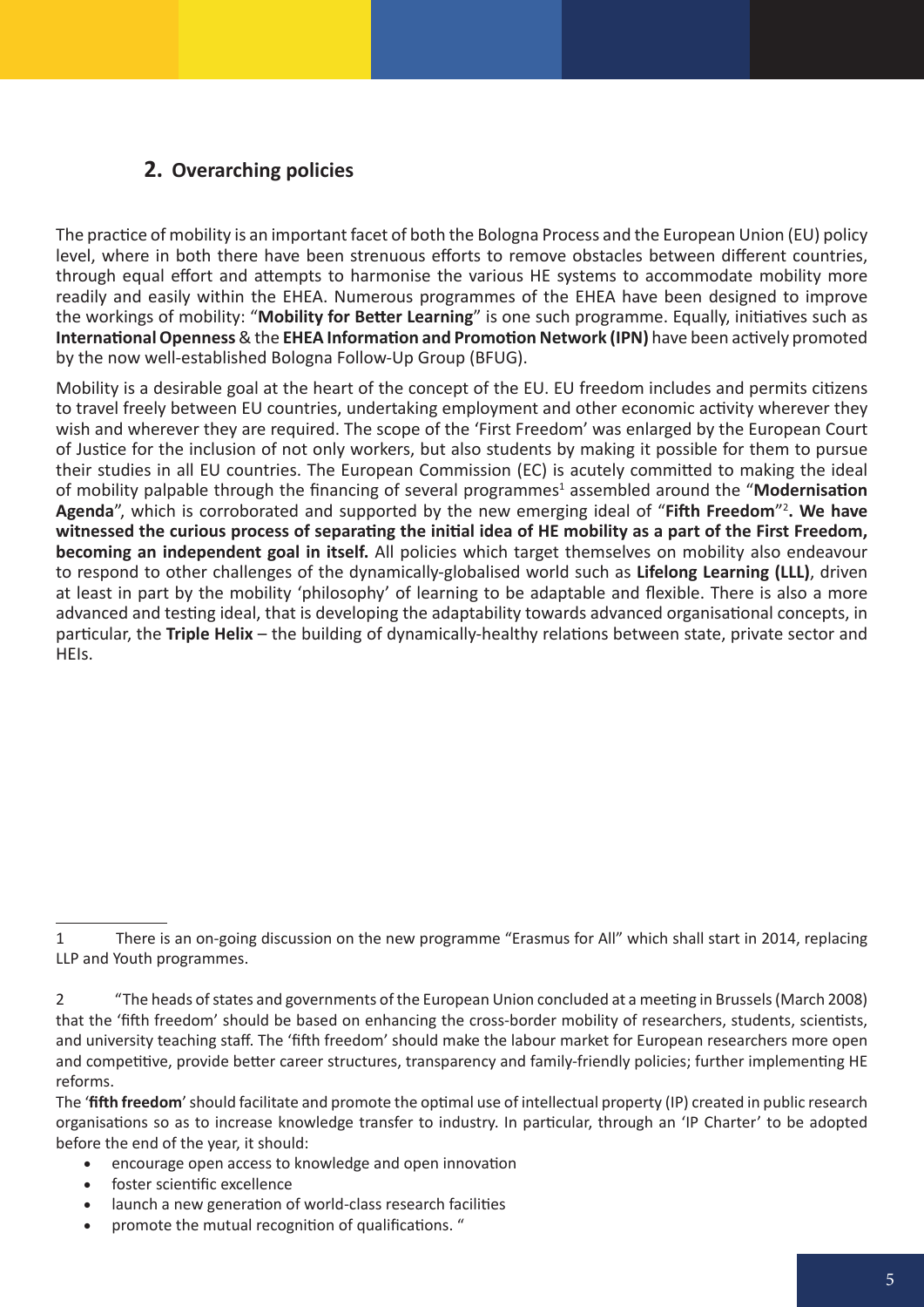#### **3. Specific context of professional higher education**

Although in theory professional higher education (PHE) institutions can participate in mobility just as any other institutions, it is the case that the specificities of PHE are insufficiently explicated in influential documents which concern themselves with the internationalisation of HE. This lacking in reference points is particularly disturbing, considering the importance of PHE, which functions more palpably as a bridge between HE and the labour market. Not only is it often the expressed view that PHE, *per se,* can be the route to safe and stable employment, but during testing economic times and oscillating performances in the job market, it is frequently the case that those already in the job market need to re-qualify or acquire new skills and competencies. PHE serves as the natural response in meeting these needs. As can be adduced, the role of PHE in relation to its service to LLL is vital, in that it allows for the regular enlarging and intensifying of knowledge and skillsets. Moreover, as both LLL and mobility are driven by the needs of **adaptivity,** the synergies between both are to be found and developed within PHE.

Is PHE a neglected sector within the current processes of internationalisation? The scope of PHE varies quite widely across Europe, as does its role and position within the overall HE system. The notion that PHE is still under-constructed and that no simple coherent definition can be assembled, is a misnomer, as many differences are to be found within the so-called classical universities, within which, it must be said, there are many PHE programmes across Europe. What is a truism, however, is the overarching objective and practice of PHE in linking education to the labour market, which is a prevalent and common denominator for PHE. This **diversity** within PHE, whether we speak about the whole institutions, or specialised programmes inside traditional HE, is in need of a more openly-developed approach to mobility. PHE holds the capacity for greater types of mobility than solely academic HE: trainee exchanges, international internships, and participation in transnational projects are some quite obvious examples. This means that traditionally-understood studentmobility programmes (such as Erasmus student exchange requiring at least 3 months of stay in another country) may be adaptable for PHE, where even a well-targeted short (few days) mobility may be very beneficial and may create a worthy "**added value**". One key mechanism for PHE mobility is the development of reliable **learning outcomes** and PHE mobility is efficient if learning outcomes are well-defined and exchangeable. In order to make a proper use of them, there is a need for more flexible and clear reference frame-working to enable the efficient comparison of experience gained throughout the studies. **Erasmus Intensive Programmes,** which are short programmes of study bringing together students and teaching staff from HEIs of at least three participating countries, lasts for at least 10 days, providing exemplars of how PHE mobility may be managed. Clear attribution of European Credit Transfer and Accumulation System (ECTS) and international recognition of academic and professional experiences are necessary mechanisms to make PHE mobility feasible and transparent.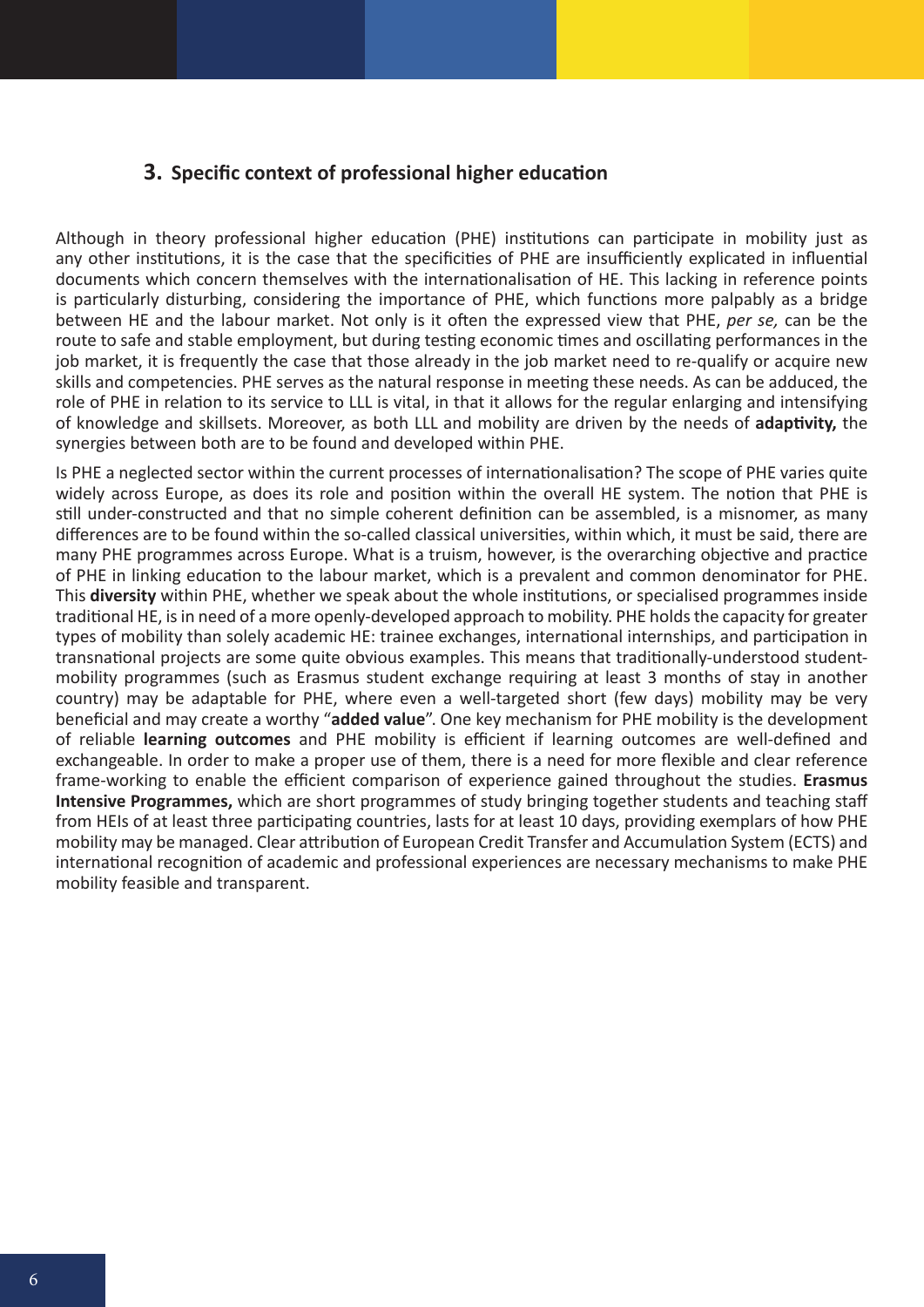#### **4. Position of EURASHE**

EURASHE and its members are enthusiastic supporters of European actions promoting **mobility** and **international openness**. We recognise their importance to PHE, whose role and visibility in this development will be actively promoted. Types of mobility and their means towards acquiring skills and increasing employability augment **flexibility** in response to labour-market needs which are constantly evolving and increasingly require adaptability amongst students and graduates.

EURASHE underlines the necessity to diversify mobility, in its overarching need to include both long-term physical, virtual and **short-term mobility**. Furthermore, EURASHE encourages more widespread **Lifelong Mobility** (LLM) which, as a complement to LLL, requires the creation of frameworks for recognition and reward. Hence, we agree that the mobility should not be based, or adjudicated on the length of stay, but that its basic criterion should be **measurable learning outcomes**. LLM alongside with LLL will contribute to the development of **adaptable employees,** and, as a consequence, greater **employability** which is a prominent objective in PHE. There is nothing meretricious or gimmicky, in the practice of mobility; nor should mobility be perceived as a curiosity, but rather a norm fully integrated with HE and PHE precepts and working principles.

EURASHE affirms that mobility and its concomitant contents and structures should be within the remit of undergraduate and postgraduate 'programme levels', which will enable institutions to construct meaningful vocational and academically-orientated vocational aspects of an exchange experience.

EURASHE welcomes the encouragement to collect and interpret data on long- and short-term mobility, a desirable analytical-support function, expressed in the Communiqué after the EHEA Ministerial Conference in Bucharest.

The dynamic corollary for EURASHE is the practical encouragement towards institutions to adopt different kinds of mobility and towards the development of, context, varying teaching profiles and programmes. EURASHE also underlines the position of HEIs who should possess the liberty to develop the physiognomy of 'mobility', the different faces of which should afford a variety of attractive routes and destinations. Objectives will vary from the deepening of purely academic content, the acquisition of specific skills for jobs, or, contribution to personal development of students in the spirit of **international openness** and intercultural understanding. Such diversity should result in acquiring a balanced set of benefits and gains from mobility, which will also ensure that students who opt for a specific qualification or programme have the additional and enhancing guarantee of 'related mobility' opportunity.

EURASHE agrees that the added-value of mobility is secured through good practice and illustrative examples of good practice.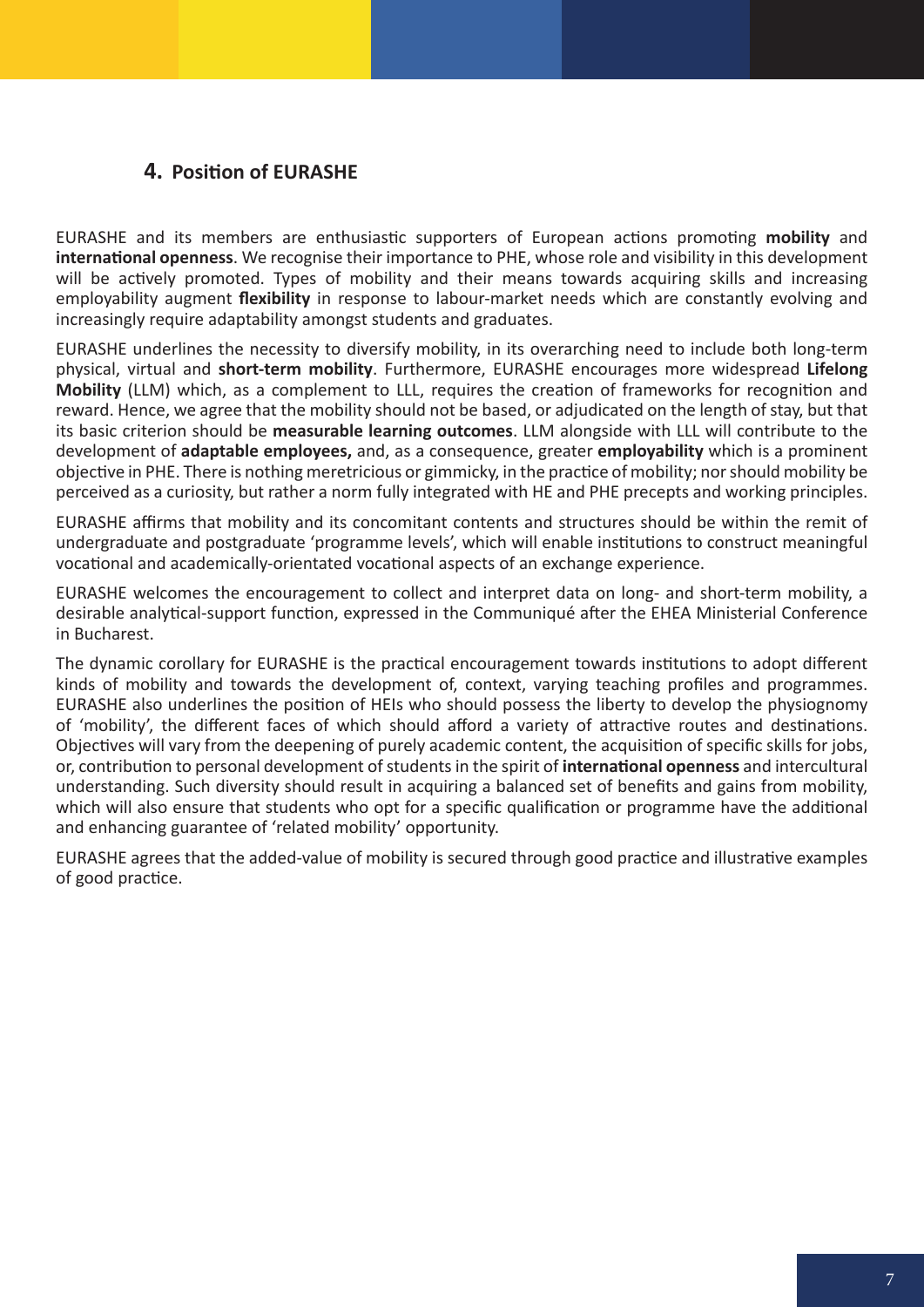#### **5. Recommendations**

#### **(a) Recommendations for institutions**

First, EURASHE invites professional HEIs to diversify their mobility options. HEIs should develop sets of different methods to be mobile. Starting from **short-time mobility** (ex: participation in international seminars, working groups, traineeships, internships etc.) to **full degree mobility** (ex: double diplomas/degrees). We strongly advise the undertaking of **joint/double programmes** and to cooperate actively with a variety of relevant stakeholders to **strengthen links between professional education and practice.**

Second, in particular support of what is stated above in the collection of data, professional HEIs are urged to **keep records** of the diverse forms of (inward and outward) mobility, and submit these in the form of reports to the national agencies/national administration.

Third, professional HEIs are encouraged to promote **mobility culture** and **internationalisation** in the institution as a whole, in separate faculties, departments or institutes as well as amongst all groups of academic communities – decision-makers, teachers, students and administrative staff.

Fourth, we stress the importance of developing operational **internationalisation strategies**, especially by improving organisation, mechanisms and procedures of mobility. Giving more attention to pre- and postmobility periods, good reconnaissance strategies, removing barriers and enhancing the motivation of potential movers are preliminary conditions for any kind of mobility to exist and hopefully thrive. The importance of these formal and administrative elements are essential towards the development of sound and profitable mobility exchanges.

Fifth, institutions should search for new opportunities for mobility at both geographical and inter-sectorial levels. **Inter-sectorial mobility** requires particular attention, though the improvement of specific recognition procedures. Professional HEIs are strongly encouraged to monitor progress within both the European Credit system for Vocational Education and Training (ECVET) and ECTS-ECVET interfacings and to discharge and maintain proper **quality assurance** mechanisms. The use of **national qualifications frameworks** may be helpful towards the better understanding of mobility and its rationale by relating it to a larger context and clearly defining its desired outcomes.

Finally, EURASHE underlines the importance of virtual mobility and encourages the creation of on-line virtual campuses as places of cooperation.

#### **(b) Recommendations for collective action**

First, EURASHE expresses its will to support the sharing of good practice and the promotion of joint activities. Mobility can develop fully only if we forge active links between different sectors and different stakeholders. Cooperation between traditional HE and **vocational education and training (VET)** institutions, as well as between enterprises and research entities, creates further favourable conditions for the development of **creativity** and enhances **adaptability** across the varying social, cultural, scientific and market contexts. All cooperation should be realised in close relationship with the sister concept and practice of LLL which, of course, stresses the importance of adaptability. Participation in platforms such as **EUCIS-LLL** may also improve relations with other players and deepen mutual understanding between LLL and LLM. Long-term cooperation with any kind of other institutions actively working for internationalisation, such as the Academic Cooperation Association (ACA), is to be welcomed and encouraged.

Second, another top priority should be opening European education towards other important geographical players, such as, Latin America or the Caribbean. EURASHE, at this moment, is contributing to the Caribbean Opening to Erasmus Mundus **(CaribErasmus)** project.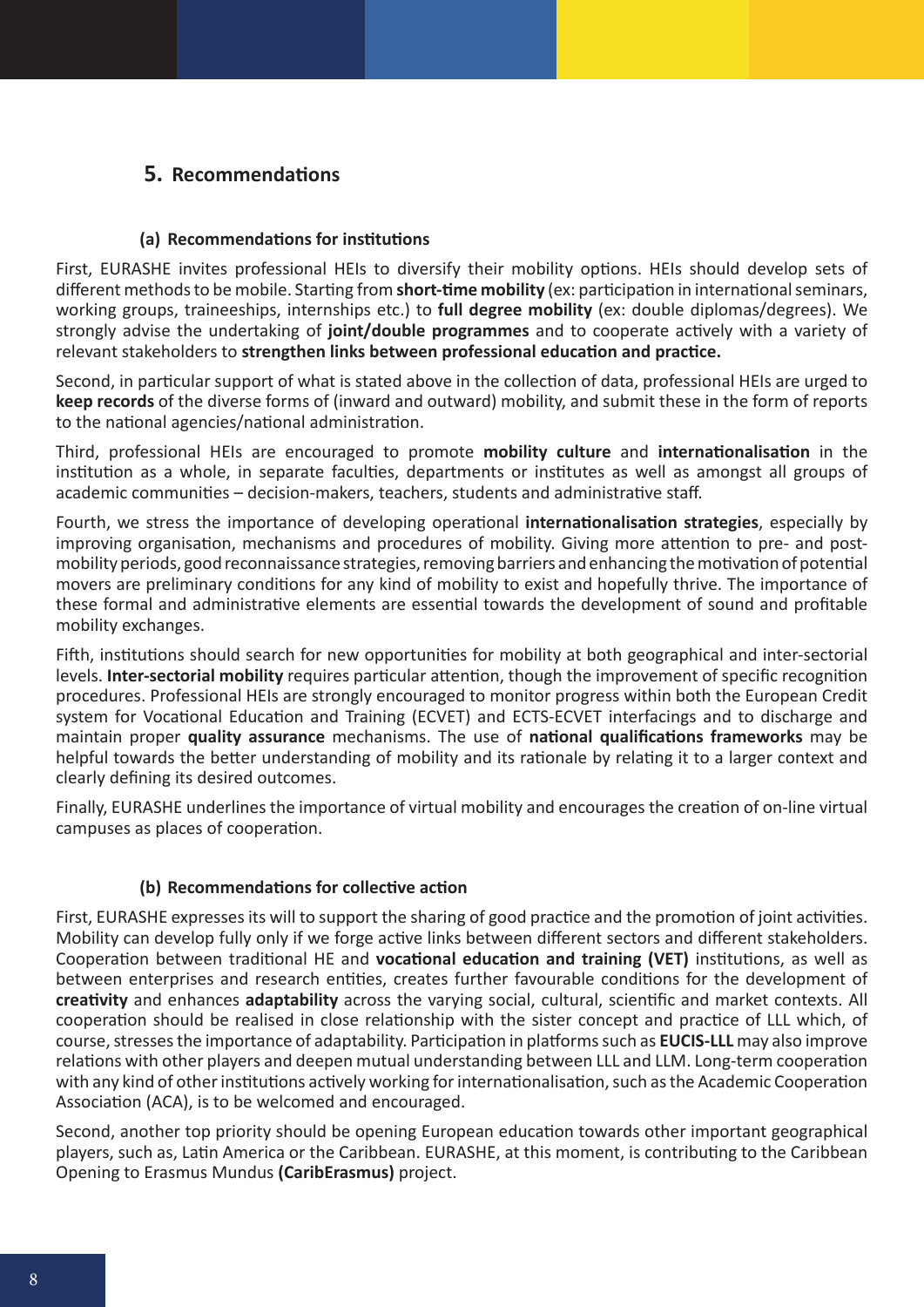Third, it will be recognised that improving mobility is strongly dependent on quality assurance. Hence, **enhancing the quality of mobility** by looking for and **testing different quality indicators** is important for the healthy development of effective and high-level transnational cooperation.

Fourth, creating favourable conditions for widening access to mobility should not be underestimated. Participation in the mobility of students from less privileged social groups is a key factor in building **international openness** and enlarging cultural capacities of societies as a whole. Establishing links with **European Access Network (EAN)** and dealing with underrepresented groups in HE are good examples for projects such as '**MoVE-iT: Obstacles to Mobility in VET**'.

Finally, we express our will to **promote the diversification of mobility** amongst stakeholders and all interested institutions and associations, at the same time, underlining our readiness to discuss how this diversification should materialise. We also stress the importance of cooperation between all networks (not necessarily connected with education) and initiatives operating around the common goal of promoting high-quality mobility and international openness.

#### **(c) Recommendations for policy-makers**

First, EURASHE recognises the importance of the creation of new overarching policies aiming to improve and to support the **diversification of mobility**. EURASHE's expertise in policy-making may be helpful towards enhancing **creativity**, **adaptability,** and in consequence, **employability**. The legal and policy framework should establish clear sets of rules, presenting on the one hand, model examples of how mobility should best work, but on the other hand, still leaving place for the creative and flexible approaches of different institutions. The legal/organisational, macro-framework should be built around the **LLM concept**, aiming to open access to mobility at each stage of life, where supplementary experiences would be beneficial. Although the core ideals should remain the same, we realise that in different national legislations, mobility may be implemented differently according to stage, level of education or type of employment.

Second, policymakers are invited to intensify work on **recognition** and **transparency** tools, as they are conditions *sine qua non* of any kind of mobility. Their role is particularly important, and requires particular attention when it comes to inter-sectorial mobility, in which a transparent description of abilities, skills and outcomes are crucial.

Third, special attention should be paid to widening access to mobility for all groups of potential movers, especially from less privileged social groups. External financing and broad promotion of mobility seem to be focal points in this practice.

Finally, we stress the necessity to rely on empirical evidence-based research whilst elaborating mobility strategies. Numerous sociological studies, by different organisations, such as EURASHE or ACA, have been made and are at the disposal of policymakers.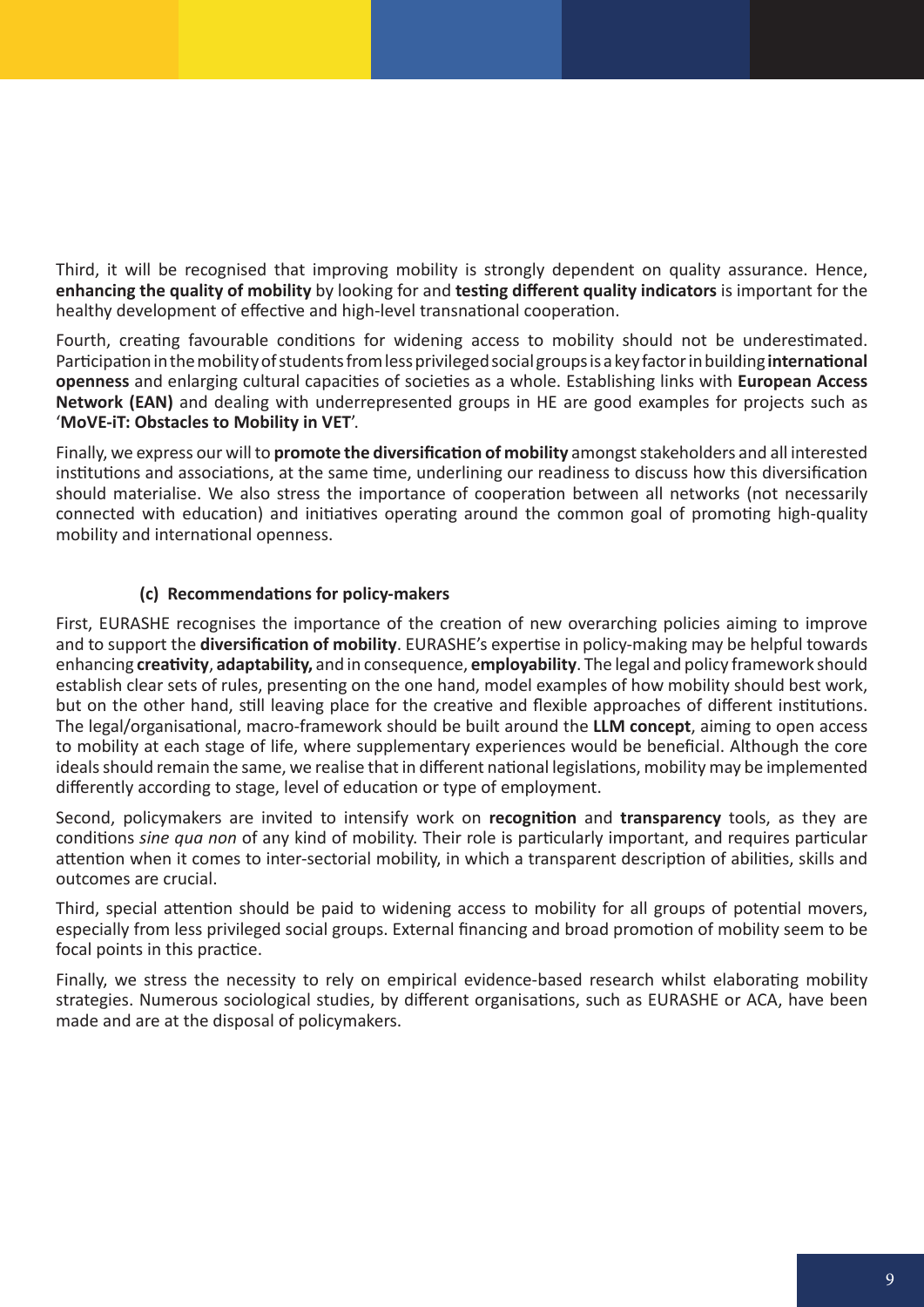#### **Glossary of terms**

*ACA (Academic Cooperation Association)* – the federation of national organisations from Europe and beyond, which all fund and encourage the internationalisation of their higher education systems.

*BFUG (Bologna Follow-Up Group)* – the main structure of the Bologna Process which oversees the Bologna Process between the ministerial meetings and meets at least once every six months.

CaribErasmus (Caribbean Opening to Erasmus Mundus) – the project aims to foster cooperation among European and Caribbean higher education institutions in a structured and sustainable perspective

*EAN (European Access Network)* – the European NGO encourages wider access to higher education for those who are currently under-represented, whether for reasons of gender, ethnic origin, nationality, age, disability, family background, vocational training, geographic location, or earlier educational disadvantage.

*ECTS (European Credit Transfer and Accumulation System)* – originally set up in 1989 as a pilot scheme within the framework of the Erasmus programme in order to facilitate the recognition of study periods undertaken abroad by mobile students, is a tool that helps to design, describe, and deliver programmes and award higher education qualifications.

*ECVET (European Credit system for Vocational Education and Training)* – the new European instrument to promote mutual trust and mobility in vocational education and training. ECVET is based on concepts and processes which are used in a systematic way to establish a common and user-friendly language for transparency, transfer and recognition of learning outcomes.

*EHEA (European Higher Education Area)* – the main objective of the Bologna Process aiming to ensure more comparable, compatible and coherent systems of higher education in Europe.

*IPN (EHEA Information and Promotion Network)* – BFUG working group tasked with amongst others to provide clear and consistent information on the Bologna Process and the EHEA in countries outside the EHEA.

*LLL (Lifelong learning)* – the "lifelong, voluntary, and self-motivated" pursuit of knowledge for either personal or professional reasons. As such, it not only enhances social inclusion, active citizenship and personal development, but also competitiveness and employability.

*LLM (Lifelong mobility)* – the new emerging concept which combines two major recent European priorities in education: Lifelong Learning (LLL) and Mobility.

*VET (Vocational education or vocational education and training)* – an education that prepares trainees for jobs or careers at various levels from a trade to a craft or a position. Craft vocations are usually based on manual or practical activities, traditionally non-academic, related to a specific trade, occupation, or vocation.